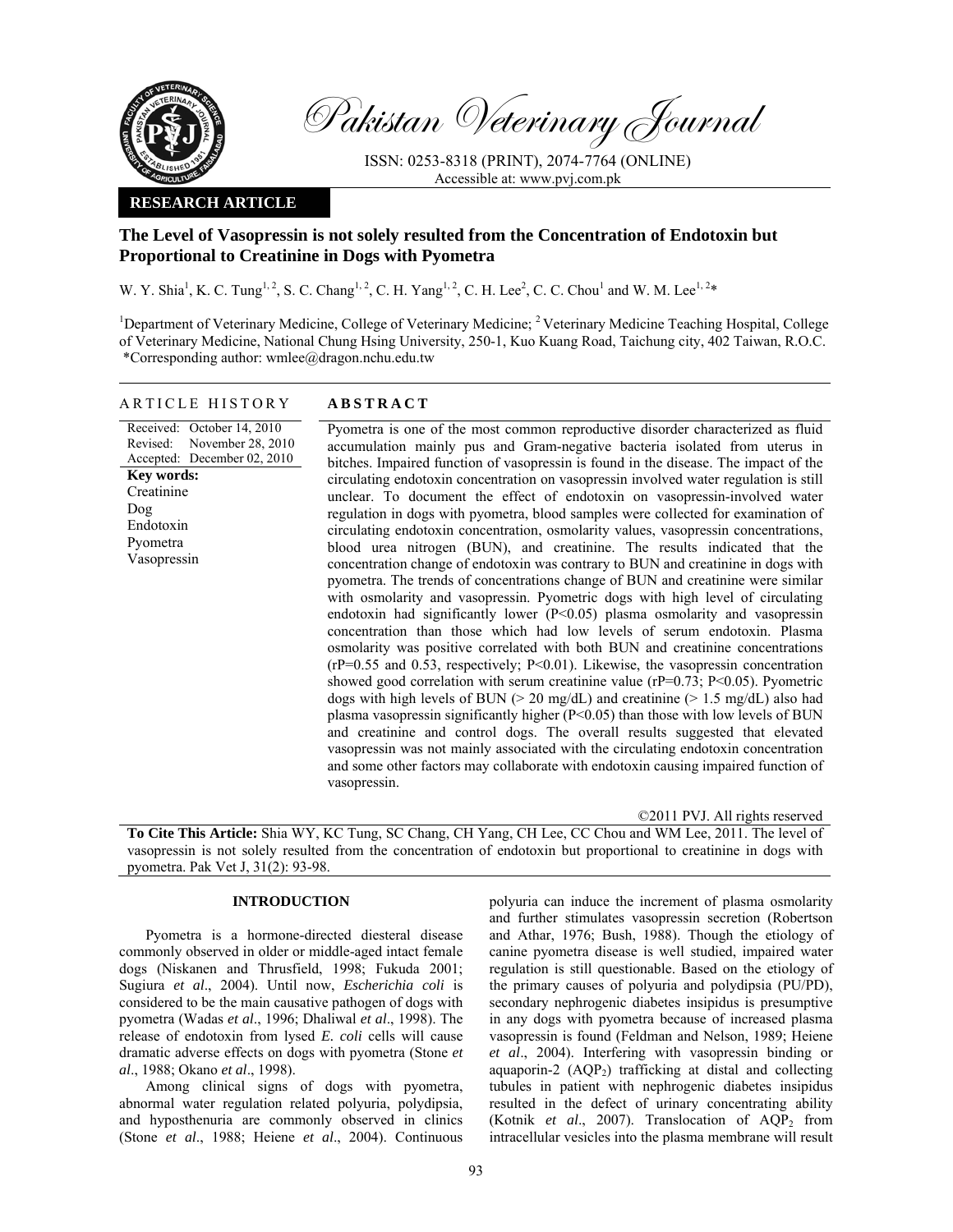in strong increase of water permeability and accelerated reabsorption of water from primary urine (Nielsen *et al*., 1995). Endotoxin was ever suspected as the factor causing secondary nephrogenic diabetes insipedus in dogs with pyometra (Feldman and Nelson, 1989), but there is still not proved until now. Further elucidation of the causes behind the elevated vasopressin value and PU/PD in dogs suffer from pyometra is thus a prominent issue.

Even though only limited information was available regarding why vasopressin was elevated in dogs with pyometra, high level of gram-negative originated endotoxin seems to be one prominent risk factor (Battaglia *et al*., 1998). A number of researchers have evaluated the influence of endotoxin induced endotoxemia on magnocellular neurons and their effect on vasopressin secretion, but variable results are shown in different experimental designs (Kasting *et al*., 1985; Parrott *et al*., 1997; Battaglia *et al*., 1998; Grinevich *et al*., 2001 & 2003). Beside affect vasopressin, endotoxin will decrease glomerular rate and subsequent creatinine clearance (Hinshaw *et al*., 1961). In fact, the glomerular filtration rate can be indirectly measured through monitoring circulating creatinine (Finco *et al*., 1995). However, the role of endotoxin on the change of serum creatinine and BUN in dogs with pyometra was limited. Indeed, serum creatinine and BUN help account for not only the effect of endotoxin on glomerular filtration but also the hydration status modulated by vasopressin (Marcia and Kubo, 1975; Finco and Duncan, 1976).

Though a large number of studies have been made on the pathogenesis of pyometra in dogs, little is known about vasopressin involved water regulation, especially the interaction of vasopressin and endotoxin in dogs with pyometra. This paper is intended to investigate the effects of endotoxin on plasma osmolarity and vasopressin levels and elucidate the relationship between serum metabolites, osmolarity and vasopressin during water regulation process in dogs with pyometra.

### **MATERIALS AND METHODS**

### *Animals*

Eleven female dogs were diagnosed as suffering from pyometra at Veterinary Medicine Teaching Hospital, National Chung Hsing University, Taichung, Taiwan, were used for the study. The mean age was 10.4±0.5 years (from 8 to 13 years old). Preliminary diagnosis was based on the history, clinical signs, radiography and ultrasonography. The final diagnosis was made by gross observation after ovariohysterectomy and bacteriological examination. The most common clinical signs of dogs suffered from pyometra were depression, fever, anorexia, and vomit. Eight dogs with normal physical status for ovariohysterectomy were assigned as control group. The sample using in this study was approved by owner's oral consent.

### *Anaesthetic protocols*

General anaesthesia in all control bitches and 11 of the pyometra bitches was induced with intravenously administered propofol (Lipuro®, B. Braun Melsungen, German) and maintained by inhalation anaesthesia with isoflurane (IsoFlo<sup>®</sup>, Abbott, Farum, USA) and  $O_2$ .

Intravenous fluid therapy (Dextrose-lactated Ringer's solution, Taiyu, Taiwan) was administered to all pyometra cases and controls during surgery.

### *Measurements of Plasma Osmolarity and Vasopressin Concentration*

Blood samples were collected from jugular vein before surgery and stored in heparin-coated tubes (Vacuette®, Cen-Med Enterices, USA). After centrifugation, plasma samples for the measurements of osmolarity and vasopressin were collected and stored at - 70°C. Plasma osmolarity was measured by micro osmometer (Advanced™ micro osmometer model 3300, Massachusetts, USA). Plasma vasopressin values were measured by radioimmunoassay (EURIA-Vasopressin®, Euro-Diagnostica, Malmö, Sweden).

#### *Serum Endotoxin Examination*

The blood was stored in endotoxin-free polystyrene tube in 4°C refrigerator for 15 min let blood clotting; after centrifugation, the serum samples were stored at -70°C. All instruments and containers involved in endotoxin examination were endotoxin free. The concentration of serum endotoxin was quantified by kinetic tubidimetric method using the Limulus coagulation enzyme (ES test, Wako chemicals, Virginia, USA). Briefly, 0.1 ml plasma was diluted with 0.9 ml of 0.02% Triton X-100 and heated at 70℃ for 10 minutes. After sample pretreatment, 0.1 ml of diluted plasma samples were taken and added to the plastic container coated with *Limulus* amebocyte lysate at bottom. The turbidity of each sample was measured at specific time by Toxinnmeter (ET-2000J, Wako Pure Chemical Industrial, Japan) under 37°C. The endotoxin concentrations were calculated by comparison with the standard value provided by the manufacture. To clarify if circulating endotoxin affect vasopressin level in dogs with pyometra, the dogs were subdivided into two groups, higher and lower concentration of endotoxin groups.

### *Serum Metabolites Measurement*

Blood samples were taken as described previously. Blood chemistry was focus on serum metabolites, including blood urea nitrogen (BUN) and creatinine. All serum metabolites analyses were performed using Ciba-Corning Express Plus Serum Analyzer (Massachusetts, USA). To investigate if serum metabolites could be possible parameters for evaluation of vasopressin changes, pyometra dogs were subdivided into two groups based on their serum metabolites levels. The cut-off values were set according to the top normal range in dog (Creatinine  $> 1.5$ ) mg/dL and BUN > 20 mg/dL) (Bush, 1991). In this study, creatinine concentrations higher than 1.5 mg/dL and BUN higher than 20 mg/dL was denoted as high metabolites group  $(n = 4)$  while the others were denoted as low metabolites group (creatinine  $\leq 1.5$  mg/dL and BUN  $\leq 20$  $mg/dL$ ,  $n = 7$ ).

#### *Statistical Analysis*

Statistical analysis was performed using SAS 9.0 (SAS Institute Inc., Cary, NC, USA). Differences in plasma vasopressin, osmolarity, and endotoxin concentrations between control and pyometra dogs with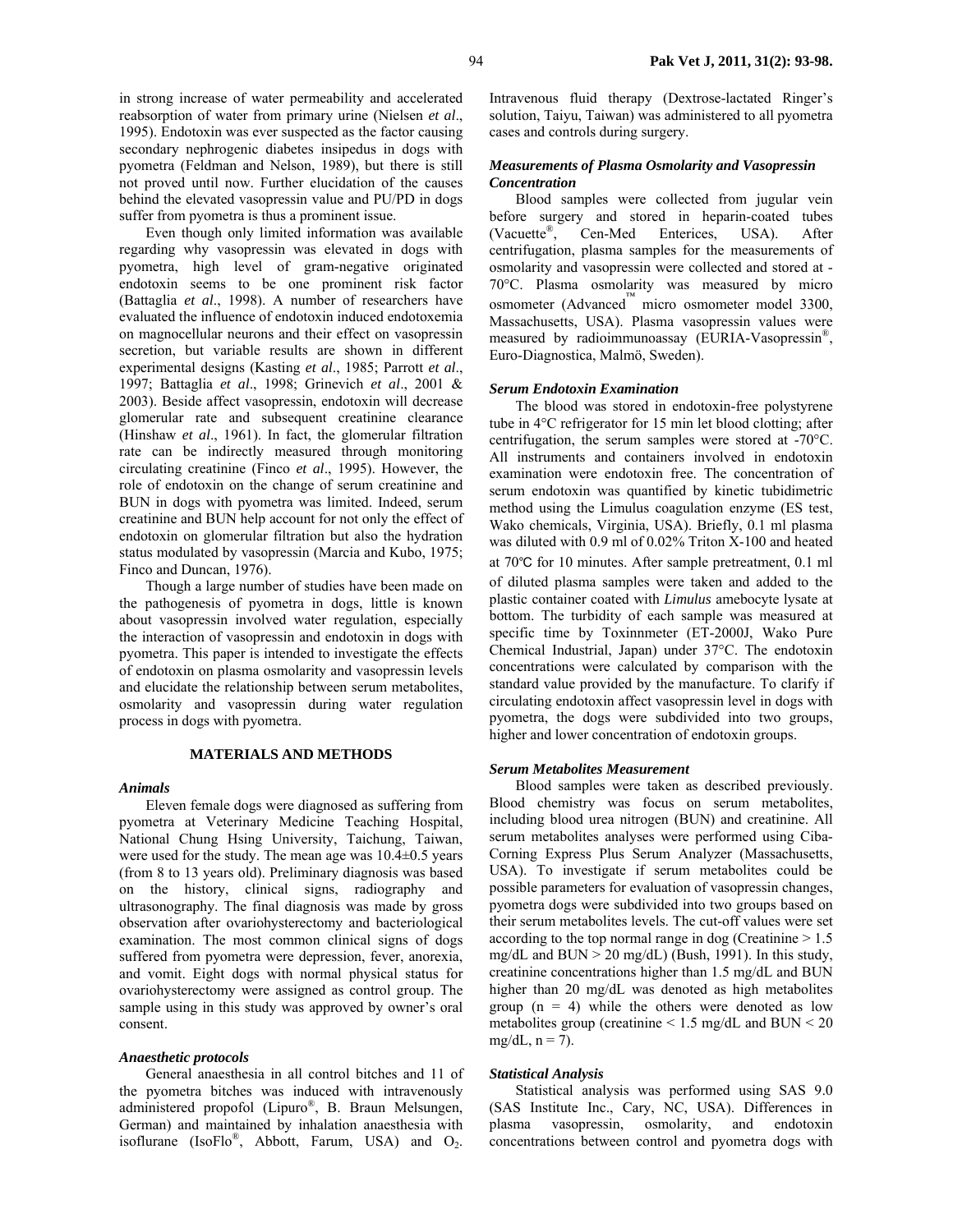different levels of serum metabolites were assessed by Mann-Whitney U test. For all comparisons, P value  $< 0.05$ was considered as significant difference. All data presented in the study were mean  $\pm$  S.E.M. Correlation coefficient (rP) was calculated for plasma osmolarity, vasopressin concentrations, endotoxin concentration, and serum metabolites (BUN and creatinine) by Spearman correlation.

#### **RESULTS**

In the blood examination, average WBC value was  $3.6\pm0.6$  M/mm<sup>3</sup> (ranged from 1.3 M/mm<sup>3</sup> to 7.1 M/mm<sup>3</sup>) in dogs with pyometra and was  $1.3\pm0.1$  M/mm<sup>3</sup> (ranged from 0.7 to 1.7 M/mm<sup>3</sup>) in control dogs ( $n = 8$ ). The mean serum creatinine concentration in dogs with pyometra was  $1.7\pm0.5$  mg/dL (ranged from 0.3 to 5 mg/dL) and the mean BUN concentration was 55.4±19.8 mg/dL (ranged from 11 to 221 mg/dL). Both serum metabolites in dogs with pyometra tended to be higher than the control ones but did not reach significant difference. However, serum creatinine and BUN in pyometra with low endotoxin group were both significantly higher than those with high endotoxin group (P<0.05) (Fig. 1).

There was no significant difference in plasma osmolarity between pyometra (295.3±8.5 mOsm/kg) and control (308.0±3.0 mOsm/kg) dogs. After grouping the dogs with pyometra by serum metabolites, plasma osmolarity in high metabolites group (n=4) tended to be higher than that of the low metabolites group (n=7) but without significant difference. Plasma osmolarity in low metabolites group was significantly lower than that of control (Fig. 2). Moreover, plasma osmolarity was correlated with both BUN and creatinine concentration (rP  $= 0.55$  and 0.53, respectively; P<0.01). The parallel effect was found between plasma osmolarity and serum metabolites.

The mean plasma vasopressin concentration in dogs with pyometra was  $8.8\pm3.1$  pg/mL (ranged from 2.5 to 34.6 pg/mL), whereas the mean vasopressin in control dogs was  $3.8\pm0.8$  pg/mL (range from 1.4 to 9.9 pg/mL). Vasopressin concentration in dogs with pyometra was higher than that in control but without significant difference. Plasma vasopressin concentration in high metabolites group (17.3±6.9 pg/mL) was significantly higher (P<0.05) than that in low metabolites group  $(4.0\pm0.7 \text{ pg/mL})$  (Fig. 3). Significant correlation (rP = 0.73; P<0.05) was found between plasma vasopressin concentration and serum creatinine (Fig. 4) value but not significantly correlated with BUN value.

The serum endotoxin concentration in dogs with pyometra (0.96±0.43 ng/mL, from 0.004 to 5.03 ng/mL) was significantly higher than the controls  $(0.01\pm0.01)$ ng/mL). Four dogs with pyometra were denoted as low endotoxin group, the distribution of endotoxin concentration was from  $0.004$  to  $0.07$  ng/mL  $(0.03\pm0.02)$ ng/mL). There had no significant difference of the endotoxin concentration between control and pyometra with low endotoxin group  $(P=0.26)$ . The other seven dogs with pyometra were denoted as high endotoxin group, the distribution of endotoxin concentration was from 0.57 to 5.03 ng/mL (1.49±0.60 ng/mL). Pyometra with high endotoxin group had significantly higher endotoxin than



**Fig. 1:** Serum endotoxin concentration in dogs with pyometra with high (n = 7) and low (n = 4) level of serum metabolites,  $*$ , P<0.05 compared to low level of endotoxin group.



**Fig. 2:** The averaged osmolarity of control and pyometra dogs with subdivisions according to the concentrations of serum metabolites: high metabolites (creatinine > 1.5 mg/dL, BUN > 20 mg/dL,  $n = 7$ ), and low metabolites (creatinine  $\leq 1.5$  mg/dL and BUN  $<$  20 mg/dL, n = 4).



**Fig. 3:** The averaged vasopressin of control and pyometra dogs with high serum metabolites and low serum metabolites.<sup>\*</sup>, P<0.05 compared to control; #, P<0.05 compared to pyometra with low level of serum metabolites.

that with low endotoxin  $(P<0.01)$  and control  $(P<0.01)$ groups. The vasopressin value of pyometra dogs with higher circulating endotoxin concentration  $(4.0\pm0.7)$ pg/mL) was significantly lower than that with lower circulating endotoxin concentration  $(17.3\pm6.9 \text{ pg/ml})$  (Fig. 5A). This result coincided and connected with the result of Fig. 1 and Fig. 4. In parallel with the vasopressin result, the plasma osmolarity in pyometra dogs with higher circulating endotoxin concentration (287.0±2.8 mOsm/kg) was also significantly lower than that with lower circulating endotoxin concentration (328.5±15.2 mOsm/ kg) (Fig. 5B).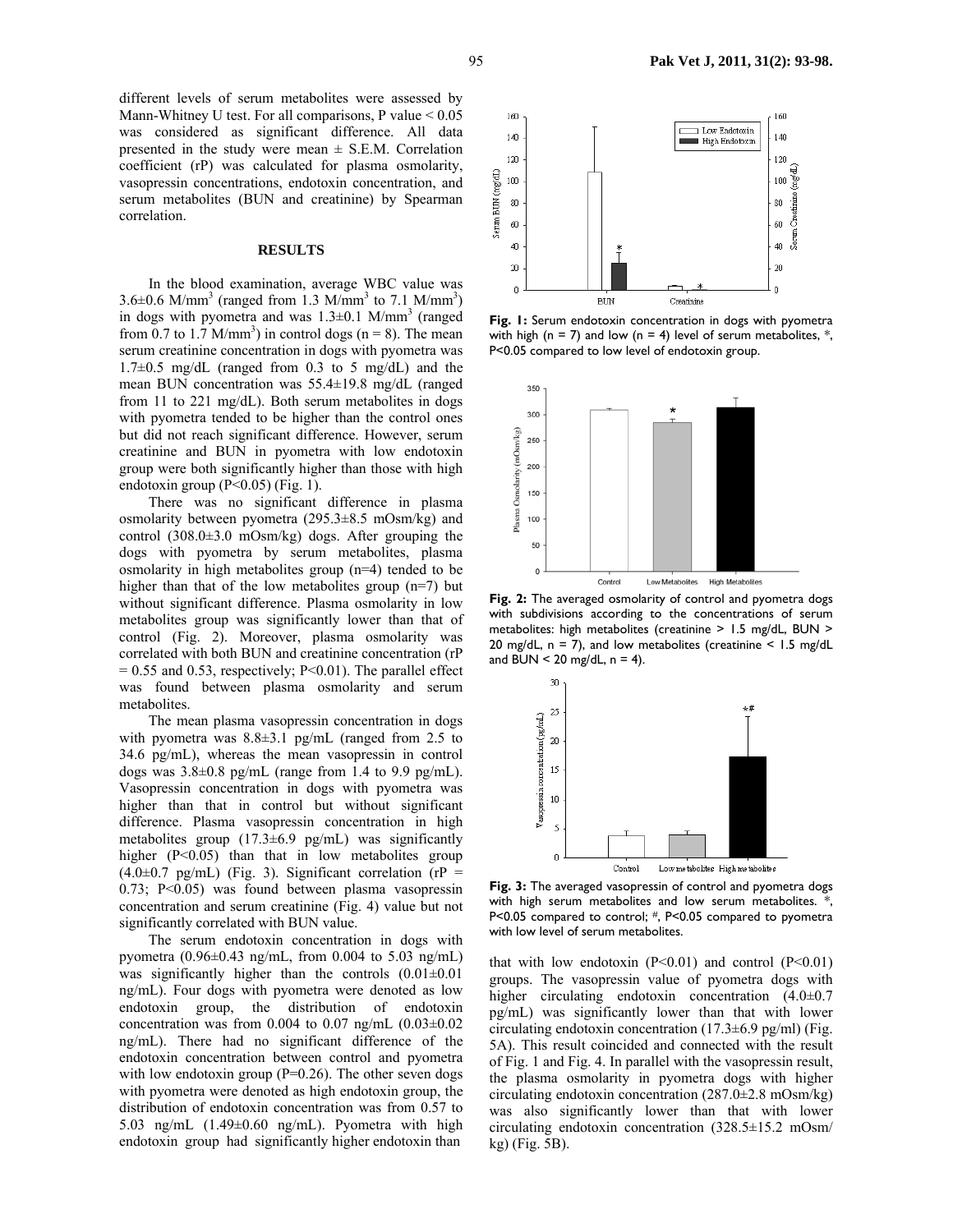

**Fig. 4:** The correlation between plasma vasopressin and serum creatinine level in dogs with pyometra.



**Fig. 5:** The effect of endotoxin on the change of secretion of vasopressin (upper) and plasma osmolarity (lower) in dogs with pyometra. A) Comparison of averaged vasopressin concentration between control ( $n = 8$ ) and pyometra dog were further subdivided according to the mean endotoxin concentration (0.01 ng/mL) of control dogs. \*P<0.05 compared to control; #P<0.05 compared to pyometra with low level of circulating endotoxin.

#### **DISCUSSION**

Based on our knowledge, beside pyometra disease, impaired water regulation is rare observed in other bacterial infection (Massol *et al*., 1985) or female reproductive diseases (Greco, 2007). It is interesting that dogs with bacterial infection in the uterus have PU/PD. Until now, impaired function of vasopressin is revealed in this (elevated concentration of vasopressin in dogs with pyometra) and previous study (Heiene *et al*., 2004). The possible role of endotoxin on vasopressin involved water regulation was also proposed in the study. The opposite change between serum metabolites (BUN and creatinine) and endotoxin was first observed in our study. Increased serum metabolites might be ascribed to dehydration in dogs with pyometra; however, the endotoxin was not parallel increased but decreased in dehydration status. Besides, the osmolarity of pyometra group with higher serum metabolites (P-HSM) was not significantly higher than control. This might explained the pyometra group with higher serum metabolites was not suffering with severe dehydration. In homeostasis, elevated osmolarity is the main trigger to stimulate vasopressin releasing (Robertson and Athar, 1976; Bush, 1988). In our result, though the osmolarity of P-HSM was not significantly higher than control, vasopressin was significantly higher than control. This could be because of the decreased threshold of osmolarity to stimulate vasopressin release in dogs with pyometra (Heiene *et al*., 2004). Together with the relationship between serum metabolites, osmolarity, and vasopressin, the concentrations change of these factors were in the same trend. Significant correlation of vasopressin and creatinine again demonstrated the trend. Accompany with the result of opposite trend of endotoxin and serum metabolites, pyometra group with low endotoxin group should be had higher osmolarity and vasopressin level. This result was also demonstrated in our study.

Based on our observation of the vasopressin change contrary to endotoxin, the question then arises concerning the reasons behind the elevated vasopressin concentration. Actually, high levels of serum endotoxin could be one feasible factor but not the only factor resulting in elevated plasma vasopressin in dogs with pyometra (Kasting *et al*., 1985; Grinevich *et al*., 2001). The real reason was unclear, but it may be ascribed to another factor which can stimulate the secretion of vasopressin. In fact, besides the direct stimulation of vasopressin secretion by endotoxin, indirect stimulation by prostaglandin  $F_{2\alpha}$  (PGF<sub>2α</sub>) is also found in rats (Bojanowska and Guzek, 1989). The increase of prostaglandin expression is resultant from endotoxin in rat uterus (Ribeiro *et al*., 2004), and this was similar in cow, bitch and ferret (Heap, 1975). Refer to the study of Silva and colleagues, prostaglandin synthesis enzymes are all up-regulated and subsequent  $PGE<sub>2</sub>$  and  $PGF_{2\alpha}$  content significantly higher in canine pyometra than control (Silva *et al.*, 2009, 2010). The PGE<sub>2</sub> not only exerts strong anti-inflammation effect but also counteracts the VP-induced water permeability in renal collecting ducts (Strassmann *et al*., 1994; Kambayashi *et al*., 1995). VP influences water reabsorption by binding with V2 receptor at basolateral membrane of distal and collecting tubules of the kidney to trigger the subsequent signal transduction pathways involving aquaporin-2  $(AQP<sub>2</sub>)$ trafficking (Kamsteeg *et al.*, 2000). AQP<sub>2</sub> expression at cell surface has been proved to be involved in depolymerization of actin network; on the contrary, increased actin polymerization will result in blockage of VP-induced AQP<sub>2</sub> translocation (Klussmann *et al.*, 2001). When PGE<sub>2</sub> binds to  $PGE_2$  receptor type 3 in collecting duct, VP-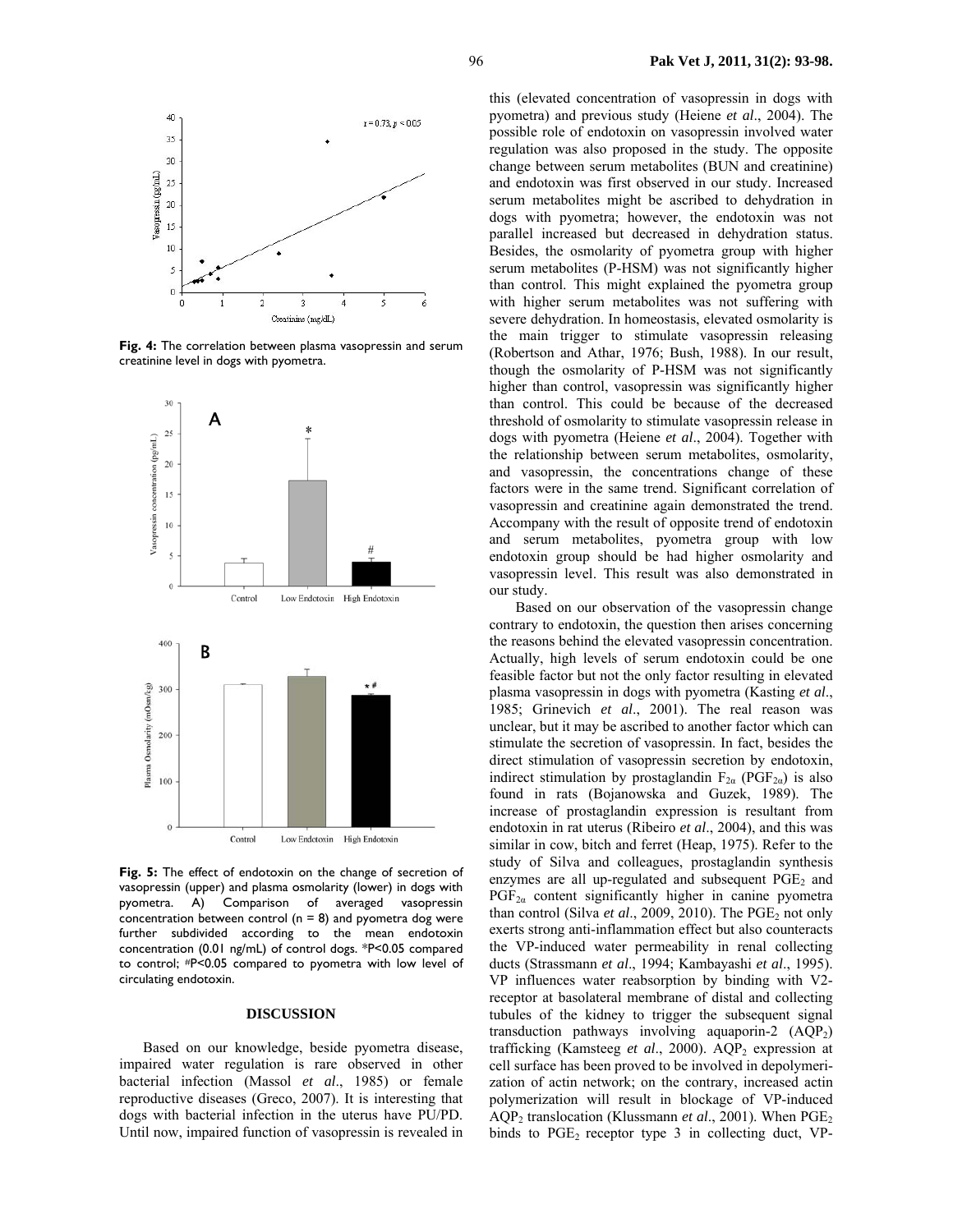97 **Pak Vet J, 2011, 31(2): 93-98.**

induced AQP<sub>2</sub> translocation was blocked (Tamma *et al.*, 2003). Hence, VP involved water reabsorption is inhibited and result in impaired function of water regulation. In all, prostaglandins may play an important role in the regulation of vasopressin in addition to endotoxin in canine pyometra (Klussmann *et al*., 2001; Tamma *et al*., 2003; Silva *et al*., 2010).

The result of the study indicated lower plasma osmolarity and vasopressin concentration in pyometra dogs with high levels of circulation endotoxin, these findings may be ascribed to the less effect from new endotoxin stimulation. Indeed, it has been evidenced that dogs had suffered from endotoxemia for a period of time, the vasopressin concentration probably would not increase while exposed to new endotoxin stimulation (Grinevich *et al*., 2001; Grinevich *et al*., 2003). According to the mentioned above, thereafter, we hypothesized that in the early stage of pyometra, high levels of  $PGF_{2\alpha}$  should be found in endometrium and circulation but low or undetectable levels of endotoxin. The concentration of endotoxin or the time of endotoxin affect endometrial cells could be not sufficient to switch from  $PGF_{2a}$  to  $PGE<sub>2</sub>$ . During this period, the plasma vasopressin concentration would increase via indirect activation by  $PGF_{2\alpha}$ , this might explain why significantly higher plasma vasopressin concentrations could be found in pyometra cases with low levels of circulating endotoxin. As the disease developing, the level of plasma vasopressin concentration was dependent on the equilibrium of  $PGF_{2\alpha}$ and  $PGE<sub>2</sub>$  and the concentration of circulation endotoxin. In this period, the circulating endotoxin would get higher because more and more bacteria were killed. Regardless of the increase in circulating  $PGE<sub>2</sub>$  or endotoxin, the  $AOP<sub>2</sub>$  expression and translocation will be affected and resulted in subsequent polyuria. In the late stage of pyometra, high levels of circulation  $PGE<sub>2</sub>$  and endotoxin would be found. Unfortunately, the endometrium or plasma  $PGF_{2\alpha}$  and  $PGE_2$  were not examined in our study; nevertheless, we still have provided a possible alternative way to investigate the mechanism involving the regulation of vasopressin secretion.

In conclusion, the current study was first investigated the relationship between the circulating endotoxin and vasopressin concentrations in relation to water regulation in dogs with pyometra. The concentration change of serum metabolites, osmolarity, and vasopressin was in the same trend but in the opposite with endotoxin. Endotoxin was not the main cause of elevated plasma vasopressin in dogs with pyometra. Serum creatinine was found to be proportional to vasopressin level; through measuring serum creatinine, the degree of elevated vasopressin could be estimated. The study provided valuable information concerning the reason of elevated plasma vasopressin concentration in dogs with pyometra.

### **REFERENCES**

Battaglia DF, ME Brown, HB Krasa, LA Thrun, C Viguié and FJ Karsch, 1998. Systemic challenge with endotoxin stimulates corticotropin-releasing hormone and arginine vasopressin secretion into hypophyseal portal blood: coincidence with gonadotropinreleasing hormone suppression. Endocrinology, 139: 4175-4181.

- Bojanowska E and JW Guzek, 1989. Prostaglandin F2 alpha stimulates vasopressin and oxytocin release from isolated rat neurointermediate lobe. Exp Clin Endocrinol, 94: 375-382.
- Bush BM, 1988. Polyuria and polydipsia. In: Renal Disease in Dogs and Cats (Michell AR ed). Blackwell Scientific, Chichester, UK, pp: 48-74.
- Bush BM, 1991. Nutrition and metabolites. In: Interpretation of Laboratory Results for Small Animal Clinicians (Bush BM ed). Blackwell Scientific, Oxford, UK, pp: 226.
- Dhaliwal GK, C Wray and DE Noakes, 1998. Uterine bacterial flora and uterine lesions in bitches with cystic endometrial hyperplasia (pyometra). Vet Rec, 143: 659-661.
- Feldman EC and RW Nelson, 1989. Diagnostic approach to polyuria and polydipsia. Vet Clin North Am Small Anim Pract, 19: 327-341.
- Finco DR, SA Brown, SL Vaden and DC Ferguson, 1995. Relationship between plasma creatinine concentration and glomerular filtration rate in dogs. J Vet Pharmacol Ther, 18: 418-421.
- Finco DR and JR Duncan, 1976. Evaluation of blood urea nitrogen and serum creatinine concentration as indicators of renal dysfunction: a study of 111 cases and a review of related literature. J Am Vet Med Assoc, 168: 593-601.
- Fukuda S, 2001. Incidence of pyometra in colony-raised beagle dogs. Exp Anim, 50: 325-329.
- Greco DS, 2007. Hyperadrenocorticism associated with sex steroid excess. Clin Tech Small Anim Pract, 22: 12-17.
- Grinevich V, XM Ma, G Jirikowski, J Verbalis and G Aguilera, 2003. Lipopolysaccharide endotoxin potentiates the effect of osmotic stimulation on vasopressin synthesis and secretion in the rat hypothalamus. J Neuroendocrinol, 15: 141-149.
- Grinevich V, XM Ma, JP Herman, D Jezova, I Akmayev and G Aguilera, 2001. Effect of repeated lipopolysaccharide administration on tissue cytokine expression and hypothalamic-pituitary-adrenal axis activity in rats. J Neuroendocrinol, 13: 711-723.
- Heap RB, 1975. Prostaglandins in pyometrial fluid from the cow, bitch and ferret. Br J Pharmacol, 55: 515-518.
- Heiene R, IK van Vonderen, L Moe, GS Mølmen, NH Larsen and HS Kooistra, 2004. Vasopressin secretion in response to osmotic stimulation and effects of desmopressin on urinary concentrating capacity in dogs with pyometra. Am J Vet Res, 65: 404-408.
- Hinshaw LB, WW Spink, JA Vick, E Mallet and J Finstad, 1961. Effect of endotoxin on kidney function and renal hemodynamics in the dog. Am J Physiol, 201: 144-148.
- Kambayashi T, CO Jacob, D Zhou, N Mazurek, M Fong and G Strassmann, 1995. Cyclic nucleotide phosphodiesterase type IV participates in the regulation of IL-10 and in the subsequent inhibition of TNF-alpha and IL-6 release by endotoxinstimulated macrophages. J Immunol, 155: 4909-4916.
- Kamsteeg EJ, I Heijnen, CH van Os and PM Deen, 2000. The subcellular localization of an aquaporin-2 tetramer depends on the stoichiometry of